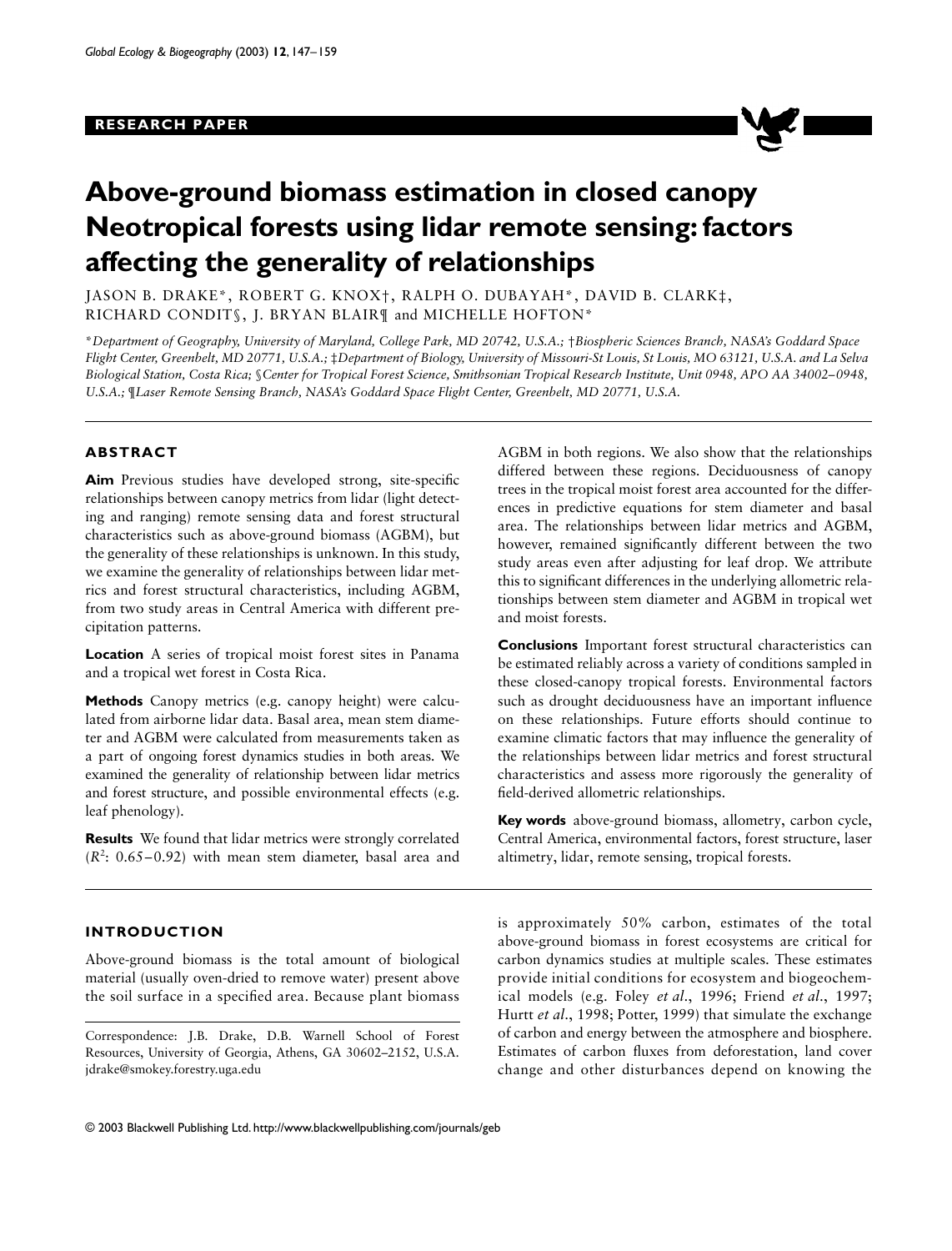forest carbon stocks before disturbance (e.g. Houghton, 1991).

Forest canopy structure is highly dynamic both temporally and spatially. As forests recover from past disturbance events, there are typically changes in the horizontal (e.g. increases in basal area) and vertical (e.g. an increase in stand height) distribution of forest structure that accompany an overall increase in above-ground biomass (Aber, 1979; Bormann & Likens, 1979; Oliver & Larson, 1990; Richards, 1996). Additionally, variability in climatic (e.g. temperature, precipitation), edaphic, and other environmental factors (e.g. exogenous disturbances) result in differences in the spatial distribution of above-ground biomass and vertical canopy structure (e.g. Lieberman *et al*., 1996; Yamakura *et al*., 1996; Laurance *et al.*, 1999; Clark & Clark, 2000). For example, in nutrient-poor areas, forests are typically lower-stature and contain less above-ground biomass than in nutrient-rich areas (Oliver & Larson, 1990; Kimmins, 1997). Furthermore, there is usually a connection between differences in vertical canopy structure and differences in biomass both through plant succession and across areas with contrasting environmental conditions.

The interconnection of vertical structure and above-ground biomass creates an opportunity to estimate above-ground biomass using lidar (*l*ight *d*etecting and *r*anging) remote sensing. Lidar remote sensing has proved to be an efficient tool in the study of forest structure in a variety of forest environments (Lefsky *et al*., 1999, 2002; Magnussen *et al*., 1999; Drake *et al*., 2002a). Because lidar instruments sample the vertical distribution of canopy (e.g. leaves and branches) and ground surfaces (Blair & Hofton, 1999; Dubayah & Drake, 2000; Dubayah *et al*., 2000; Harding *et al*., 2001) and because of ecological and biomechanical links between biomass and vertical structure (King & Loucks, 1978; Oohata & Shinozaki, 1979; O'Neill & DeAngelis, 1981; Givnish, 1986; Franco & Kelly, 1998), several studies have found a strong correlation between lidar metrics and above-ground biomass (Nelson *et al*., 1988; Lefsky *et al*., 1999; Means *et al*., 1999; Drake *et al*., 2002a).

In a recent study, Drake *et al*. (2002a) found a strong, nonasymptotic relationship between canopy height metrics from lidar data and above-ground biomass in a dense, closedcanopy tropical forest. These results were encouraging because the broad-scale estimation of above-ground biomass in tropical forests has been a difficult task (Houghton *et al*., 2001). Previous remote sensing studies have shown that although passive optical and active radar sensors are sensitive to differences in above-ground biomass in young (0–15 years old) secondary forests, they are not as sensitive to differences in biomass in older, high-biomass primary forest areas (e.g. Luckman *et al*., 1997; Nelson *et al*., 2000; Steininger, 2000).

The airborne field experiment providing lidar data used in this study and closely related work (Blair *et al*., 1999; Dubayah *et al*., 2000; Weishampel *et al*., 2000; Drake *et al*.,

2002a; Drake *et al*., 2002b) was scheduled originally for early in the dry season, before much leaf drop was expected in drought-deciduous trees. This would have avoided strong phenological differences among sites while also keeping flight costs manageable in otherwise persistently cloudy areas. A delay in aircraft deployment, due to changes to the schedule for the Vegetation Canopy Lidar (VCL) Mission, combined with El Niño weather patterns to produce conditions more typical of the dry season at the time of sampling in the Isthmus of Panama. In contrast, there was little noticeable leaf loss among emergent trees at the wet forest site in Costa Rica until after lidar data collection. Although this made phenological conditions inconsistent between the two study areas, it provided us with the opportunity for a more stringent test of the generality of lidar algorithms for biomass estimation. The generality of these relationships across different regions and biomes bears on how global terrestrial biomass estimates are developed using data from future airborne and spaceborne lidar instruments such as the VCL Mission's Multi-beam Laser Altimeter (Dubayah *et al*., 1997) and the Ice, Cloud and Land Elevation Satellite's Geoscience Laser Altimeter System (ICEsat, Schutz *et al.*, 1998). Because of cloud cover, lidar data from the wet season in tropical moist forests usually will be less complete or more costly to obtain than similar dry season data, so it is important to understand the limitations of using lidar data from contrasting phenological states to estimate the biomass of semi-evergreen broadleaf forests.

Our primary goal in this study was to examine the relationship between lidar metrics and above-ground biomass in closed-canopy Neotropical forest areas with different annual precipitation amounts. We focused on a tropical moist forest (*sensu* Holdridge *et al*., 1971) area in Panama, and a tropical wet forest area in Costa Rica that receives 50–75% more rainfall on average. Our first objective was to test whether the relationships between lidar metrics and allometrically estimated above-ground biomass differ between the two study areas. Although biomass must be estimated from allometric relationships, basal area and mean stem diameter are more direct summaries of field data that are themselves often used to predict forest biomass (Brown, 1997). Our second objective was to test whether relationships between lidar metrics and these simple summary statistics (e.g. basal area) differ between the two study areas. Our third objective was to examine what factors might account for differences found, and their relevance to producing global data sets from onorbit lidar instruments.

#### **METHODS**

#### **Study areas**

This study concentrates on field and lidar data collected in two areas of Central America. The first study area is centred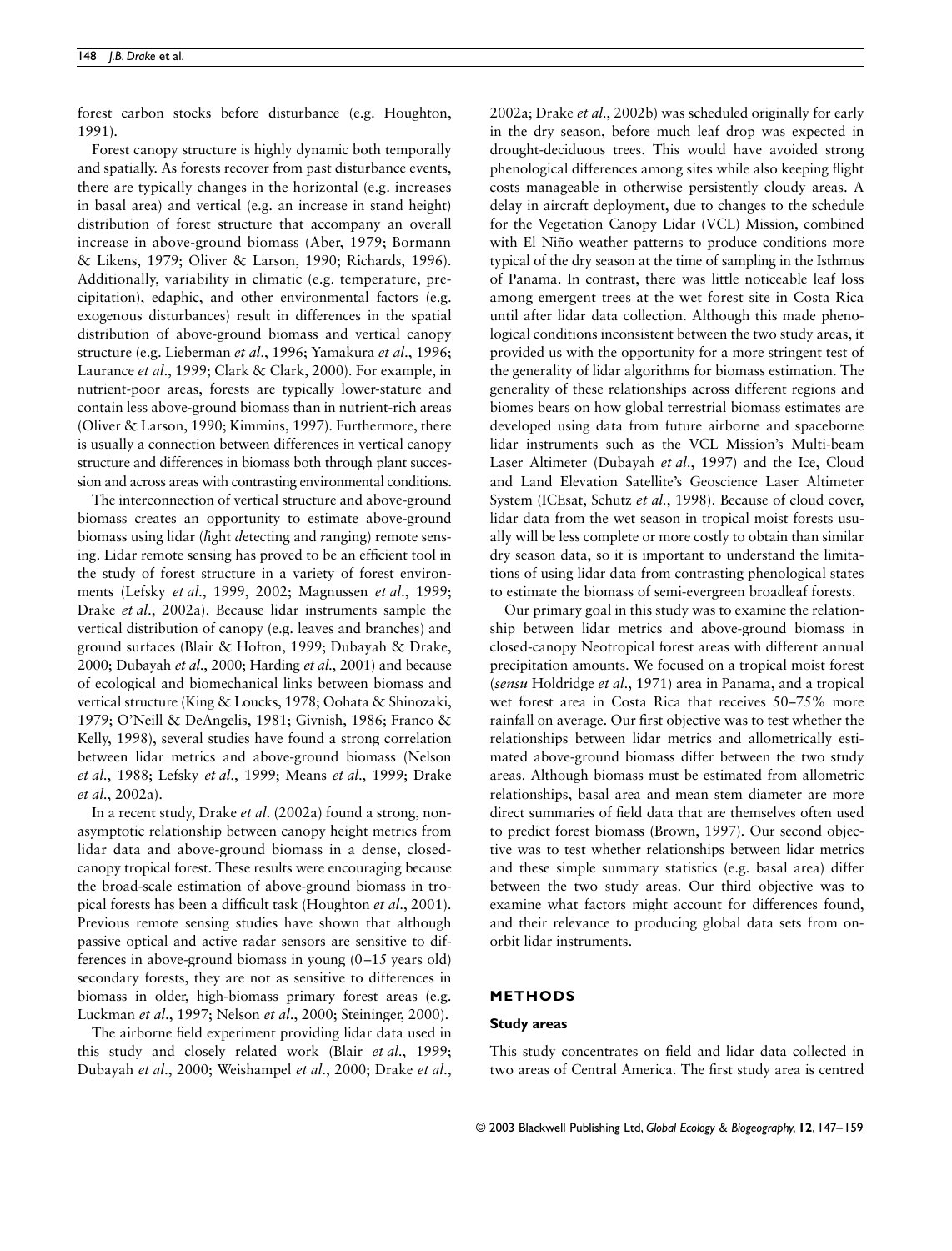on the Isthmus of Panama along the Panama Canal. This area spans a precipitation gradient ranging from approximately 2000 mm per year on the Pacific coast of Panama to 3000 mm per year on the Atlantic side (Condit *et al*., 2000; Pyke *et al*., 2002) and is classified as lowland tropical moist forest (TMF) by Holdridge *et al*. (1971). Within this broad area, we focused on a series of 1-ha plots distributed throughout this precipitation gradient (Pyke *et al*., 2002), and on the 50-ha research site on Barro Colorado Island (Condit, 1998). We refer to this study area as the TMF study area.

The second study area is the La Selva Biological Station in the Atlantic lowlands of north-eastern Costa Rica (McDade *et al*., 1994). La Selva is a 1540-ha research facility that is comprised of a mixture of primary and secondary tropical forest, agroforesty and current or abandoned pasture areas. This area receives approximately 4200 mm rainfall per year (Sanford *et al*., 1994; OTS, 2001) and is classified as tropical wet forest (TWF) (Holdridge *et al*., 1971). In this study we report data from several primary and secondary forest and agroforestry sites (Table 1). We refer to this study area as the TWF study area.

#### **Field data**

Field data collected as a part of different ongoing field studies at each study area were used in this work (Table 1). At the TMF study area, field data were collected in 1-ha research plots near the Panama Canal (the 'Panama Canal plots' in Table 1; Pyke *et al*., 2002). There were a total of 19 of these 1-ha plots that were sampled with the lidar instrument. Four of these sites are mature secondary forests, and the rest are primary forest (Table 1). The remaining field data in Panama were from the 50-ha plot on Barro Colorado Island (BCI, Condit, 1998). In this case, the 50-ha plot was first divided into 50 1-ha square plots. Next, the spatial correlation length of the lidar metrics used in this study (metrics discussed below) was determined to be approximately 90–100 m (Fig. 1) so every other 1-ha plot was discarded to maintain relative independence of the independent variable in the regression analysis. This left a total of 25 1-ha plots from BCI in a checkerboard pattern.

In the TWF study area, field data were collected in 18 0.5-ha primary forest plots (Clark & Clark, 2000), and three secondary forest areas of 14, 22 (Guariguata *et al*., 1997; Nicotra *et al*., 1999) and 31 (Pierce, 1992) years since abandonment as of March 1998. In addition, published data for six agroforestry plots (Menalled *et al*., 1998) were included among the TWF study sites to correspond to an earlier study (Drake *et al*., 2002a).

Within each of these primary and secondary forest plots at both study areas, stem diameters were measured in a marked location either at breast height or, when necessary, above buttressing where the bole is approximately cylindrical (see

| Study site                       | Land cover type          | No.of<br>sites | Plot size<br>(ha) | Mean quadratic mean<br>stem diameter (cm) | area (m $^{2}$ ha $^{-1}$ )<br>Mean basal | AGBM (Mg ha <sup>-1</sup> )<br>Mean estimated | Related study          |
|----------------------------------|--------------------------|----------------|-------------------|-------------------------------------------|-------------------------------------------|-----------------------------------------------|------------------------|
| Barro Colorado<br>Island, Panama | Primary forest           | 25             | $\frac{0}{1}$     | 28.16                                     | 26.27                                     | $(338.87)$ **<br>286.77*                      | Condit (1998)          |
| Panama Canal Plots               | Primary forest           |                | $\frac{0}{1}$     | 26.69                                     | 25.23                                     | $295.46$ <sup>**</sup><br>$257.73*$           | Condit et al. (2000)   |
|                                  | Secondary forest         |                |                   | 24.35                                     | 26.89                                     | 277.91*                                       | Condit et al. (2000)   |
| La Selva Biological              | Primary forest           | $\frac{8}{18}$ | 0.5               |                                           |                                           | $160.5***$                                    | Clark & Clark (2000)   |
| Station, Costa Rica              | 31-year secondary forest |                | $0.\overline{3}$  | 20.76<br>22.24<br>12.85                   | 23.6<br>26.71<br>22.05                    | $147.7***$                                    | VCL****                |
|                                  | 22-year secondary forest |                | 0.25              |                                           |                                           | $129.4***$                                    | Nicotra et al. (1999)  |
|                                  | 14-year secondary forest |                | 0.25              | 10.46                                     | 14.28                                     | $78.5***$                                     | Nicotra et al. (1999)  |
|                                  | Agroforesty              |                | 0.12              | 9.03                                      | 14.48                                     | 34.3                                          | Menalled et al. (1998) |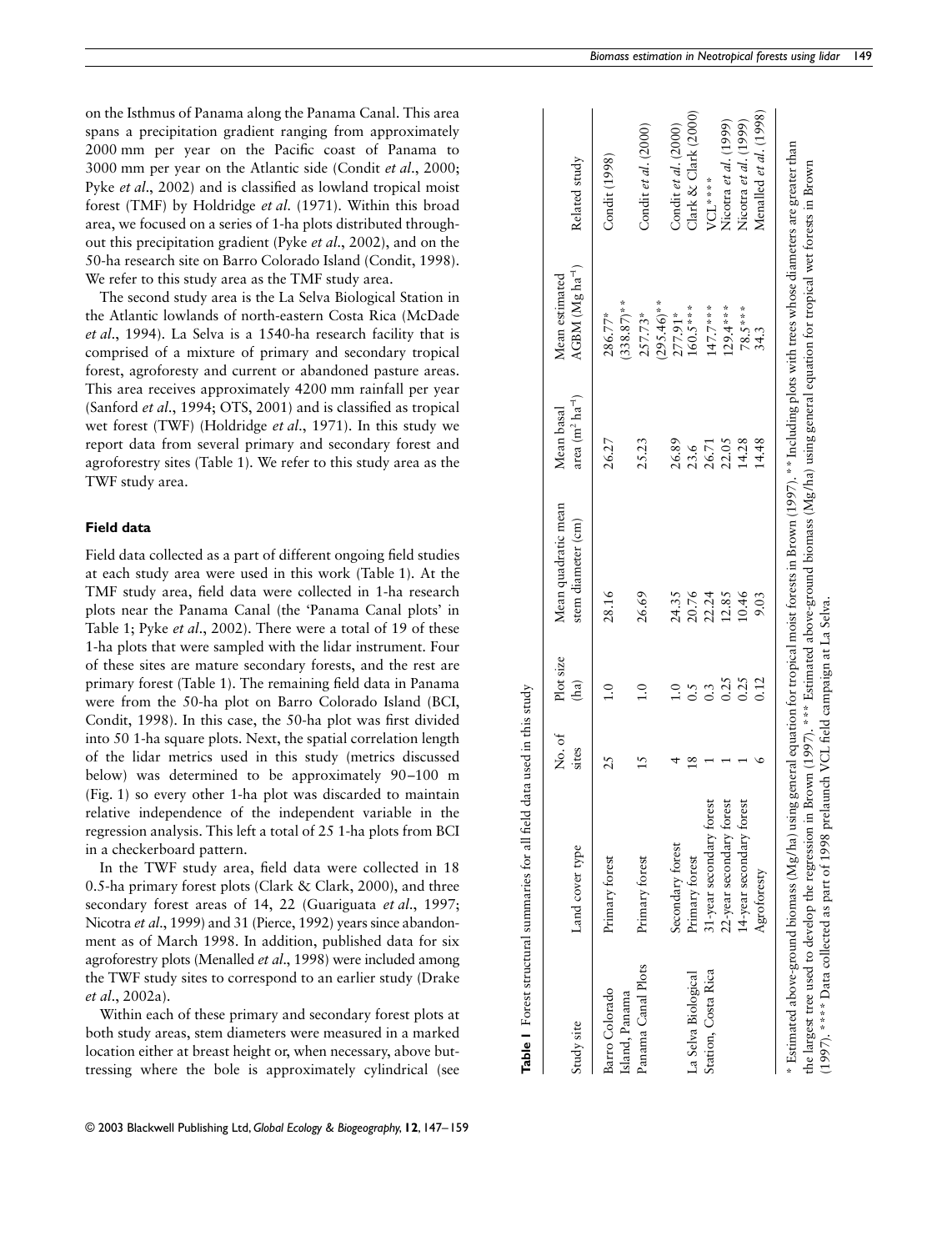

**Fig. 1** The correlation lengths of the lidar height of median energy metric at Barro Colorado Island (determined to be approximately 90–100 m).

Methods in Condit, 1998; Clark & Clark, 2000). In the present study all stems with diameters greater than or equal to 10 cm were measured in each plot.

Stem diameter measurements were used to estimate aboveground biomass values for each measured tree using general allometric equations (Brown, 1997) for TWFs (eqn 1) at the TWF study area, and for TMFs (eqn 2) at the TMF study area. Stem diameters were also used to calculate quadratic stem diameter (QMSD, eqn 3) and basal area (eqn 4) for each plot:

$$
AGBM_s = 21.297 - 6.953(D) + 0.740(D^2) \quad (eqn 1)
$$

where  $D$  is the stem diameter in cm, and  $AGBM<sub>s</sub>$  is the estimated oven-dried *AGBM* for the stem in kg:

$$
AGBM_s = \exp(-2.134 + 2.530 * \ln(D))
$$
 (eqn 2)

where 'exp' means '*e* raised to the power of';

$$
QMSD = \sqrt{(2 (D^2)/n)}
$$
 (eqn 3)

where *n* is the number of stems in the plot and *QMSD* is the quadratic mean stem diameter in cm;

$$
BA = \Sigma \left( \pi \left( D/2 \right)^2 \right) / A \tag{eqn 4}
$$

where  $BA$  is the basal area ( $m<sup>2</sup>$ ) measured at breast height or above buttressing within a given area (*A*).

Plot-level values of estimated above-ground biomass were then calculated by summing all estimated stem-level aboveground biomass values and converting to mass per unit area

**Table 2** Spearman rank correlation coefficients for TMF forest structure metrics used in this study

|                  | n | OMSD    | Basal area | AGBM    |
|------------------|---|---------|------------|---------|
| $\boldsymbol{n}$ |   | $-0.69$ | $-0.12*$   | $-0.39$ |
| QMSD             |   | —       | 0.76       | 0.92    |
| Basal area       |   | --      |            | 0.90    |
| <b>AGBM</b>      |   |         |            |         |

\* Not significant  $(P = 0.42)$ .



**Fig. 2** The scanning airborne Laser Vegetation Imaging Sensor (LVIS) was flown over both study areas. LVIS digitizes waveforms related to the vertical distribution of canopy and ground surfaces within each 25 m diameter footprint. Canopy height and the height of median energy (HOME) metrics were calculated for all LVIS shots.

(Mg/ha). Note that the plot-level structure metrics are not perfectly correlated, although they are all functions of the enumerated population (*n*) and the measured diameters (Table 2). Sixteen plots at the TMF study area contained stems whose diameters were larger than the maximum diameter used to develop the original allometric equation (eqn 2), therefore only plots that contained stems within this regression range (< 150 cm) were used in the regression analysis comparing lidar metrics with estimated above-ground biomass (EAGB). However, all plots were used in the regression analysis involving lidar metrics and QMSD or basal area.

## **Lidar data**

Lidar data were collected over both study areas in March 1998 by the Laser Vegetation Imaging Sensor (LVIS, Blair *et al*., 1999; Dubayah *et al*., 2000). LVIS is an airborne scanning laser altimeter (Fig. 2) designed and developed at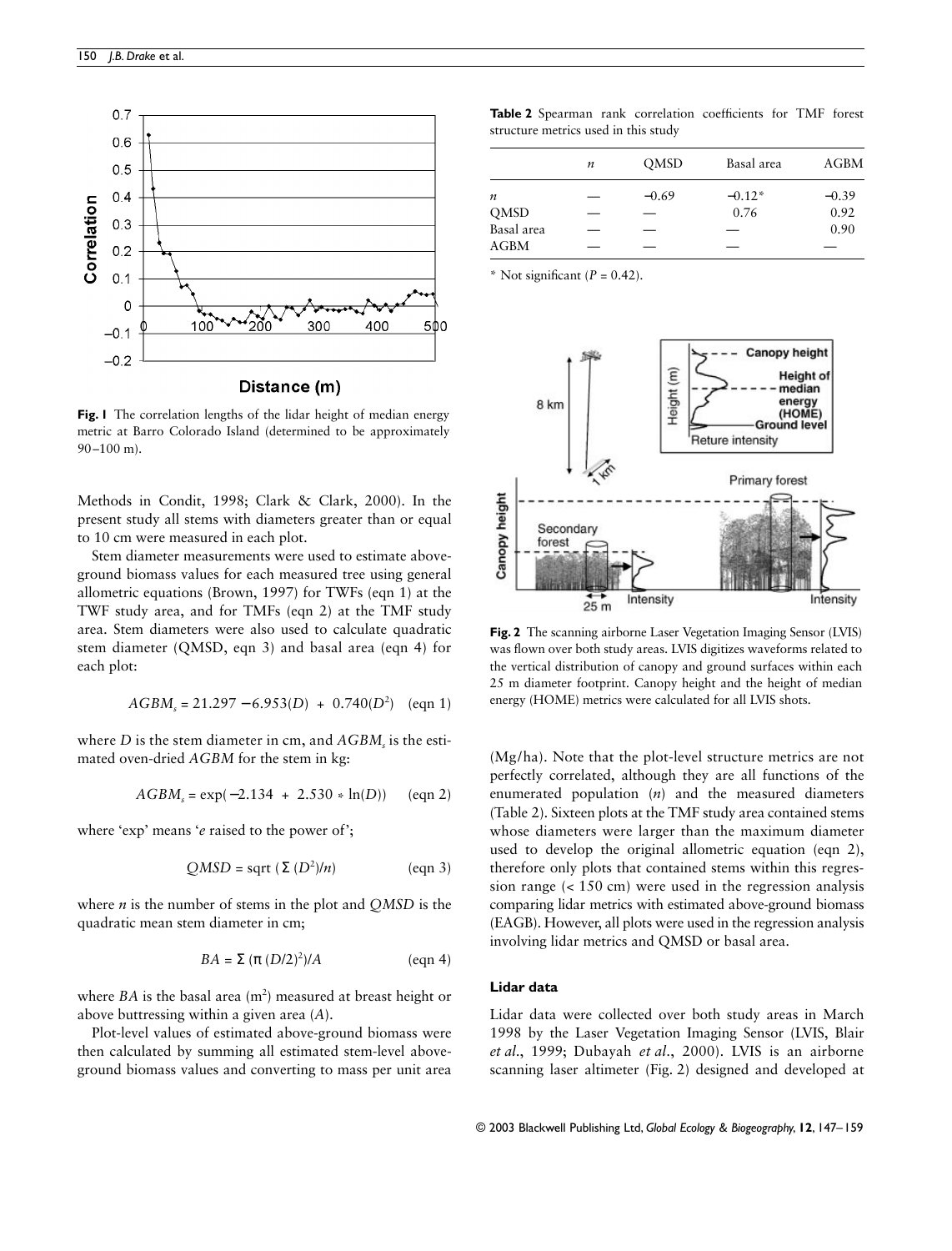NASA's Goddard Space Flight Center. LVIS measures the roundtrip time for pulses of near-infrared laser energy to travel to the surface and back. The incident energy pulse interacts with canopy (e.g. leaves and branches) and ground features and is reflected back to a telescope on the instrument. Unlike most other laser altimeters, LVIS digitizes the entire time-varying amplitude of the backscattered energy (in 30-cm vertical bins). This yields a 'waveform' or profile related to the vertical distribution of intercepted surfaces from the top of the canopy to the ground (see Fig. 2 and Blair *et al*., 1999; Dubayah & Drake, 2000; Dubayah *et al*., 2000).

In this study, a footprint size of approximately 25 m diameter was used. This exceeds the average crown diameter of large emergent trees in closed-canopy tropical forests (King, 1996; Richards, 1996) and thereby consistently allows lidar energy to reach the ground through intercrown gaps (Dubayah *et al*., 1997). LVIS scanned across a swath of approximately 1 km with a 50% overlap of footprints across swath, and contiguous along-track footprint spacing (Fig. 2). LVIS footprints can be geolocated to within 2 m (Blair & Hofton, 1999). At both study areas, only LVIS footprints that were entirely coincident with field plots were included.

For the LVIS observations that fell within each field plot some were eliminated according to two different filtering rules. First, if the total energy received at the instrument was less than 10% of the mean total energy for all shots, and the shot elevation was greater than 200 m higher than the lowest elevation for the plot, then the shot was eliminated. This filter was used to remove only shots that were reflected off clouds. Secondly, if the last portion of the waveform did not return to the background noise level for the shot (plus 1 SD) the shot was eliminated. This eliminated shots whose ground returns were obviously not recorded. Together these filters removed approximately 30% of all LVIS shots.

Two metrics were derived from the LVIS waveforms. First, canopy height was calculated by identifying the location within the waveform where the signal initially increases above the mean background noise level (the canopy top). Next the ground return was identified as the centre of the last Gaussian pulse. The canopy height was then the distance between these two locations.

The other lidar metric, height of median energy (HOME), is calculated by first identifying the location of the median of the entire signal (i.e. above the noise level), including the energy from both canopy and ground surfaces (Drake *et al*., 2002a). This location is then referenced to the ground to derive a height. The HOME metric is therefore influenced by both the vertical distribution of canopy elements (Drake *et al*., 2002b) and the canopy cover because in more open canopies a greater proportion of the lidar energy is reflected from the understorey and ground, thus lowering the HOME metric. Plot-level means for canopy height and HOME were then calculated for all shots that fell within each plot.

# **Adjustment of lidar HOME for deciduousness in the TMF study area**

The TWF study area receives approximately 4200 mm rain/ year and is in the TWF life zone (Holdridge *et al*., 1971). The leaf loss from canopy trees at the TWF study area was minimal when the lidar flights occurred in mid-March 1998. In contrast, the TMF study area spans a rainfall gradient from approximately 2000–3000 mm rain/year. When the lidar flights occurred in late March 1998, this area was at the end of its dry season and leaf loss from canopy-forming trees was pronounced in some areas. As a result, less of the lidar energy was reflected from the upper canopy, thereby reducing the lidar HOME metric relative to the TWF study area.

To compensate for this effect, a simple adjustment for the proportional reduction of the HOME metric was made to all lidar data from the TMF study area based on the estimated fraction of crown area that was deciduous (FCAD) in each plot. This involved a simple two-step approach. First, we estimated the FCAD in each plot based on average annual precipitation values in each plot. We assumed that in areas that receive less rainfall and have a longer dry season the leaf loss from canopy trees will be greater. This general trend has been qualitatively described for forests throughout the tropics (see Reich, 1995) and has recently been quantitatively examined in our TMF study area (Condit *et al*., 2000). We interpolated linearly between data points for precipitation and the fraction of crown area deciduous as listed in Condit *et al*. (2000). The relationship (eqn 5) was then used to estimate FCAD from average precipitation values for all TMF field plots. Although this relationship is based on only three points, the plots in the Condit *et al*. (2000) study span the rainfall gradient in our study.

$$
FCAD = (-0.02 * Rainfall + 60.27)/100 \qquad (eqn 5)
$$

where Rainfall = mm/year and *FCAD* = fraction of crown area deciduous (between 0 and 1, equation developed from data in Condit *et al*., 2000)

The second step was to adjust the lidar HOME values based on the estimated FCAD in each plot in our TMF study area. In tropical forests, leaf loss is primarily from large canopy-forming trees (Reich, 1995; Condit *et al*., 2000). In areas with greater leaf loss from canopy trees we assume that more lidar energy will be reflected from the understorey and ground, thus reducing the waveform median (HOME). To compensate for this effect we developed a relatively simple model (eqn 6) that adjusts for the proportional reduction of HOME based on canopy deciduousness without requiring assumptions about canopy density or reflectivity. We feel that this model is a reasonable preliminary approach for closed canopy forests that are deciduous from the top of the canopy down (Reich, 1995).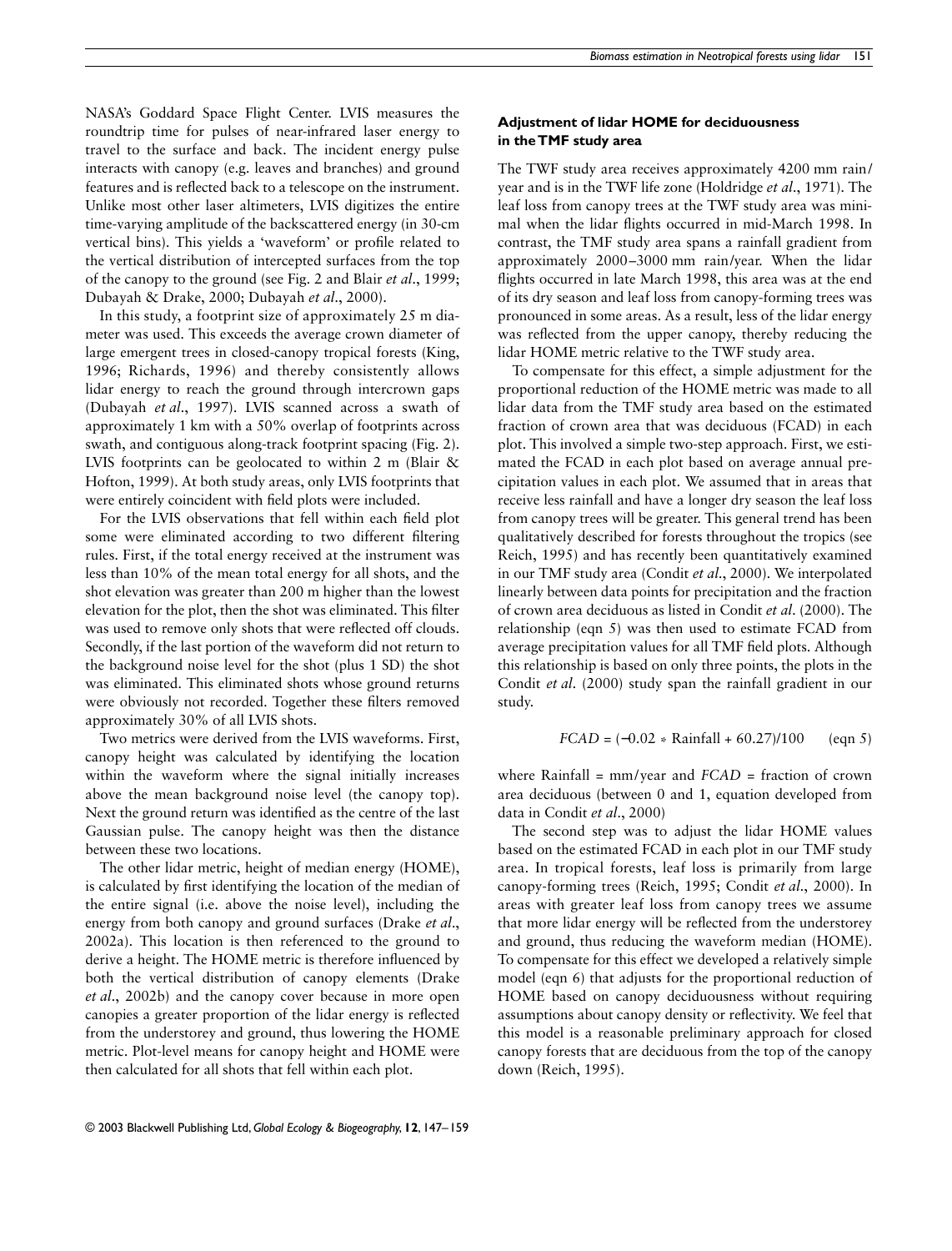$$
HOME' = HOME/(1 - FCAD) \qquad (eqn 6)
$$

where  $HOME =$  lidar height of median energy  $(m)$  and *FCAD* = fraction of crown area deciduous.

#### **Data analysis**

A linear regression analysis was used to develop relationships between plot-level averages of lidar metrics and field-derived QMSD, basal area and EAGB for each study area. The lidar metric that was the best single predictor was then identified. For each forest structural characteristic (e.g. QMSD), an analysis of covariance (ancova) was then performed to test for significant differences in the slope and intercept of the relationships (Zar, 1996) developed for each site. For the TMF data this process was used for both the normal and deciduous adjusted HOME metrics.

#### **RESULTS**

#### **General site characteristics**

Primary and secondary forest sites in the TMF study area have a larger quadratic mean stem diameter (QMSD), basal area and estimated above-ground biomass on average than the corresponding primary and secondary field sites in the TWF study area (Table 1). Of these forest structural characteristics, the difference in mean basal area between the two sites is the least, at approximately 10% for primary forest plots, followed by an approximately 30% larger QMSD in the plots at the TMF study area. The largest difference is for estimated above-ground biomass, which is approximately 70% larger in the primary TMF plots that fall within the range of the general allometric equation (eqn 2), and 95% larger for all the TMF plots (including those outside the range) than primary forest plots in the TWF study area. The mean estimated above-ground biomass value for BCI that we calculated using eqn 2 (287 Mg/ha) corresponds well with a mean of 290 Mg/ha reported in Chave *et al*. (in review) using an equation that includes stem diameter, height and wood density.

The differences between lidar metrics from both study areas (Table 3) were minimal. Lidar canopy heights were on average approximately 5% larger in primary forest plots in TMF compared to the TWF plots. The differences between HOME values were on average less than 2%, as both were approximately 20 m.

# **Relationship between lidar HOME and allometrically estimated above-ground biomass**

The lidar metric HOME is highly correlated with EAGB in both study areas (Fig. 3). In the TMF study area, the R<sup>2</sup> value is 0.66 for plots whose tree diameters are all within the range of the general allometric equation (eqn 2), and 0.82 for all TMF plots, with RMSE values of 31.52 Mg/ha and 39.10 Mg/ha, respectively. For the TWF relationship, the *R*<sup>2</sup> value is 0.89 and the RMSE is 22.54 Mg/ha.

Although the  $R^2$  value is greater for the TWF relationship, the 'relative regression error' (RMSE divided by mean) is slightly lower for the TMF relationship compared to the TWF relationship (11.5% and 14.06%, respectively, Table 4). Thus, both the TMF and TWF regression relationships are similar in terms of proportional errors in above-ground biomass estimates. In addition, the relative regression errors for both relationships are at or below the coefficient of variation (CV) for EAGB (Table 4).

In other regards, however, there is a great deal of divergence between the relationships for the two study areas (Fig. 3). The slope is much greater in the TMF relationship (22.33) compared to the TWF relationship (6.33). The TMF regression equation also has a negative intercept, probably the result of only sampling within relatively high biomass areas. An analysis of covariance (ancova) shows that the

| Study site                                      | Land cover type          | No. of<br>sites | Plot size<br>(ha) | Mean no. of<br>shots per plot | Mean lidar<br>height $(m)$ | Mean height of<br>median energy<br>$(HOME)$ (m) |
|-------------------------------------------------|--------------------------|-----------------|-------------------|-------------------------------|----------------------------|-------------------------------------------------|
| Primary forest<br>Barro Colorado Island, Panama |                          | 25              | 1.0               | 29                            | 34.93                      | 20.29                                           |
| Panama Canal Zone Plots                         | Primary forest           | 15              | 1.0               | 13                            | 31.28                      | 19.16                                           |
|                                                 | Secondary forest         | 4               | 1.0               | 12                            | 29.77                      | 18.41                                           |
| La Selva Biological Station, Costa Rica         | Primary forest           | 18              | 0.5               | 9                             | 31.33                      | 20.14                                           |
|                                                 | 31-year secondary forest | 1               | 0.3               | 8                             | 25.48                      | 16.65                                           |
|                                                 | 22-year secondary forest | 1               | 0.25              | 6                             | 17.68                      | 11.32                                           |
|                                                 | 14-year secondary forest |                 | 0.25              | 7                             | 23.67                      | 9.21                                            |
|                                                 | Agroforestry             | 6               | 0.12              | 3                             | 9.47                       | 1.68                                            |

**Table 3** Summaries for all lidar data used in this study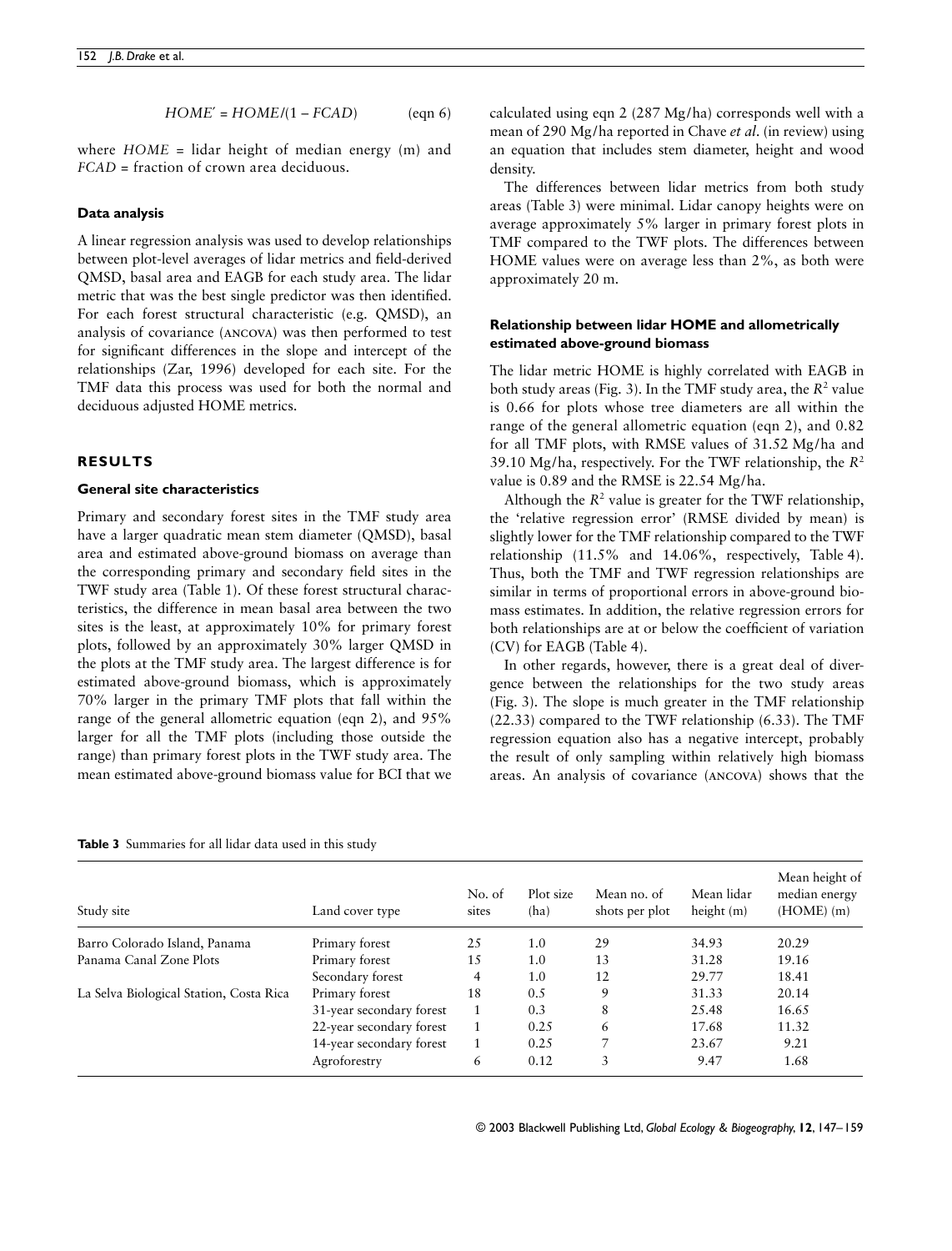

**Fig. 3** Simple linear regression analysis for lidar height of median energy (m) vs. plot-level allometrically estimated above-ground biomass (Mg/ha) for TMF (circles, dashed line, upper left equation) and TWF (triangles, dotted line, lower left equation) study areas. The open circles in the TMF regression relationship indicate plots that contain stems whose diameters are larger than the original distribution sampled to develop the allometric equation (eqn 2) and were not included in the regression analysis.  $R^2$  values are coefficients of determination from regression analysis.

slopes and intercepts of these two equations are significantly different  $(P < 0.01)$ .

The regression lines from Fig. 3 show that there is a great deal more EAGB in the TMF study area for any lidar HOME above 9 m. To some degree this is expected, because although mean EAGB is approximately 70% higher in TMF primary forest plots, the lidar HOME is essentially the same (Tables 1 and 3). However, the differences in mean QMSD and basal area between the two study areas are smaller than the



**Fig. 4** Regression analysis for lidar height of median energy (m) vs. plot-level quadratic mean stem diameter (cm) for TMF (circles, dashed line, upper left equation) and TWF (triangles, dotted line, lower left equation) study areas. R<sup>2</sup> values are coefficients of determination from regression analysis.

differences between mean above-ground biomass. We next test the generality of the relationships between lidar HOME and these direct structural summaries.

# **Relationship between lidar metrics and direct structural indices**

Lidar HOME is strongly correlated with quadratic mean stem diameter (QMSD) in both study areas (Fig. 4). The level of variation in QMSD explained by the HOME metric (i.e. the  $R<sup>2</sup>$  value) is approximately 92% in the TWF study area compared to 66% in the TMF study area. However, the

**Table 4** Coefficients of variation in forest structural characteristics and the relative regression errors from lidar equations for TMF and TWF study areas

| Forest structural characteristic | TMF study<br>area CV | TMF study<br>area relative<br>regression error* | TWF study<br>area CV | TMF study<br>area relative<br>regression error* |  |
|----------------------------------|----------------------|-------------------------------------------------|----------------------|-------------------------------------------------|--|
|                                  |                      |                                                 |                      |                                                 |  |
| Quadratic mean stem diameter     | 11.83                | 6.94<br>$(6.59**)$                              | 9.60                 | 8.77                                            |  |
| Basal area                       | 16.44                | 8.95<br>$(9.89**)$                              | 11.94                | 12.87                                           |  |
| Estimated above-ground biomass   | 19.25<br>$(28.94**)$ | 11.50<br>$(12.27***)$<br>$(11.36**)$            | 14.01                | 14.06                                           |  |

\* Relative regression error = RMSE/mean. \*\* With leafdrop-modified lidar height of median energy. \*\*\* Including plots with trees whose diameters are greater than the largest tree used to develop the regression in Brown (1997).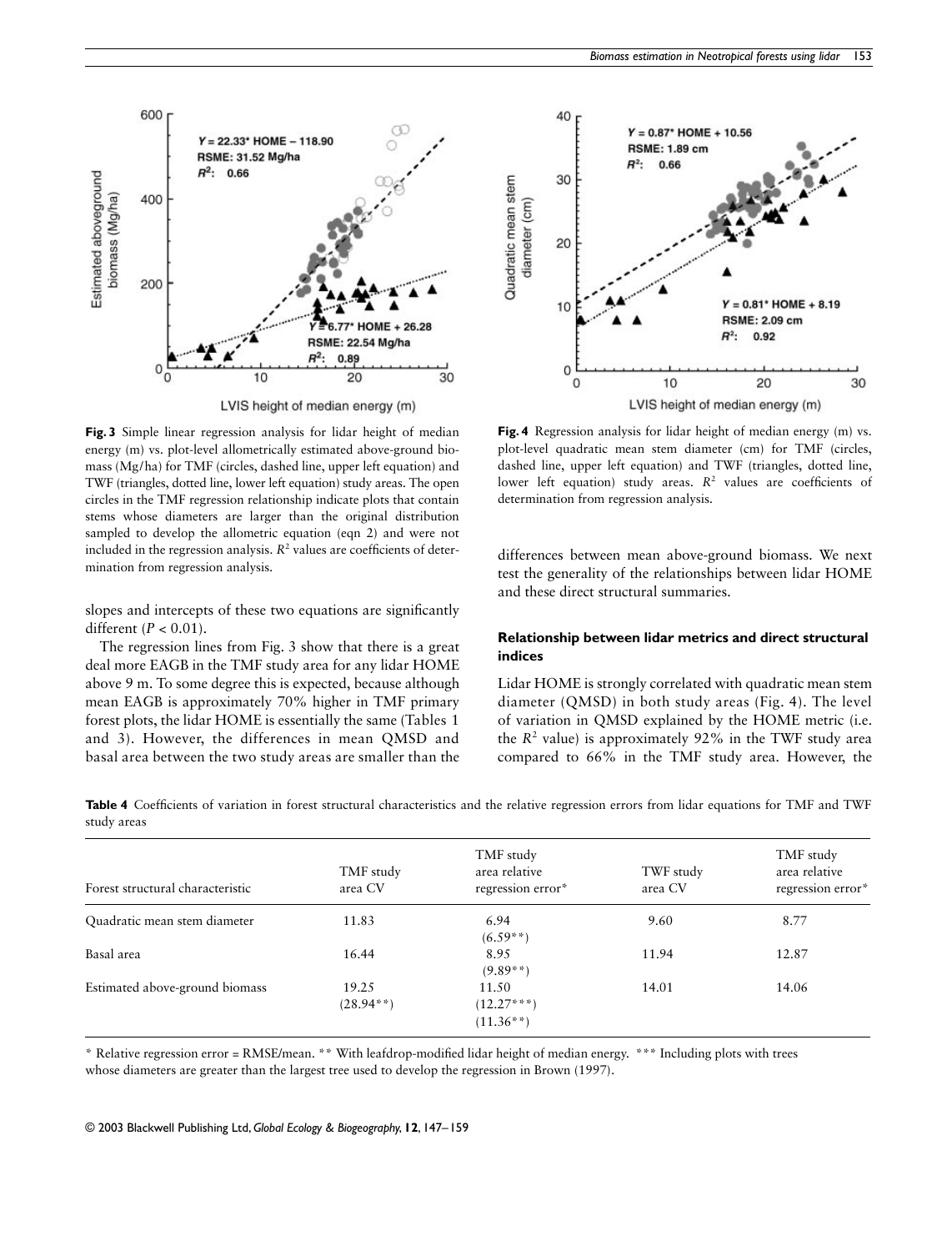

**Fig. 5** Regression analysis for lidar height of median energy (m) vs. plot-level basal area (m<sup>2</sup>/ha) for TMF (circles, dashed line, upper left equation) and TWF (triangles, dotted line, lower left equation) study areas.  $R<sup>2</sup>$  values are coefficients of determination from regression analysis.

RMSE from the TMF relationship (1.89 cm) is somewhat lower than the value from the TWF relationship (2.09 cm). In addition, the relative regression errors for both relationships are smaller than the CV in QMSD for the respective sites (Table 4).

HOME is also strongly correlated with basal area in both areas (Fig. 5). In this case the level of variation explained is approximately equal for both areas (∼70%). The relative regression error (Table 4) from the TMF relationship (9%) is smaller than in the TWF relationship (12.9%). In this case the relative regression error from the TMF relationship is smaller than the CV for basal area (16.4%); however, the relative regression error from the TWF relationship is slightly larger than the CV for basal area (11.9%).

The relationships between lidar HOME and QMSD (Fig. 4) and between HOME and basal area (Fig. 5) are not as divergent between the two study areas as are the relationships between HOME and EAGB (Fig. 3). The slopes of the relationships between HOME and QMSD are similar at both sites, and were not found to be significantly different  $(P = 0.55)$  in an ANCOVA analysis. Intercepts for the HOME– QMSD relationships, however, were found to be significantly different  $(P < 0.01)$ , indicating that the relationships are not equivalent between study sites. Similarly, both the slopes and the intercepts of the HOME–basal area relationships were found to be significantly different between the two study areas. However, it should be noted that the *y*-intercept term in the TMF linear regression relationship was not significantly different from zero  $(P = 0.19)$ .



**Fig. 6** Regression analysis for deciduous-adjusted lidar height of median energy (m) vs. plot-level quadratic mean stem diameter (cm) for TMF (circles, dashed line, upper left equation) and TWF (triangles, dotted line, lower left equation) study areas.  $R^2$  values are coefficients of determination from regression analysis.

The differences in these relationships show that the TMF plots have a greater QMSD and more basal area for the same median height (lidar HOME). Again, from the field and lidar summary statistics (Tables 1 and 3) this is anticipated, because although the mean basal area and QMSD are higher in the TMF plots, HOME is approximately the same.

These differences may be the result of the canopy deciduousness at the TMF study area, especially in drier sites where leaf loss from canopy trees is greater (Condit *et al*., 2000). The HOME metric is determined by the vertical distribution of canopy elements (e.g. leaves and branches) and the canopy cover. Leaf loss from canopy-forming trees will result in less energy reflection from the upper canopy thereby lowering the HOME value. We therefore examine next the effect of this deciduousness on the relationship between HOME and forest structural summaries.

# **Relationships between deciduous-adjusted lidar HOME values and direct structural indices**

The adjustment of HOME for the effect of leaf loss of canopy trees preserved the strength of the relationships between HOME and QMSD (Fig. 6) and between HOME and basal area (Fig. 7). Whereas the level of variation in basal area that is explained with HOME decreased slightly (from 70% to  $65\%$ ), the  $R^2$  value for the HOME-QMSD relationship increased slightly (from 0.66 to 0.7). More importantly, after adjustment the relationships are much more similar between the two study areas.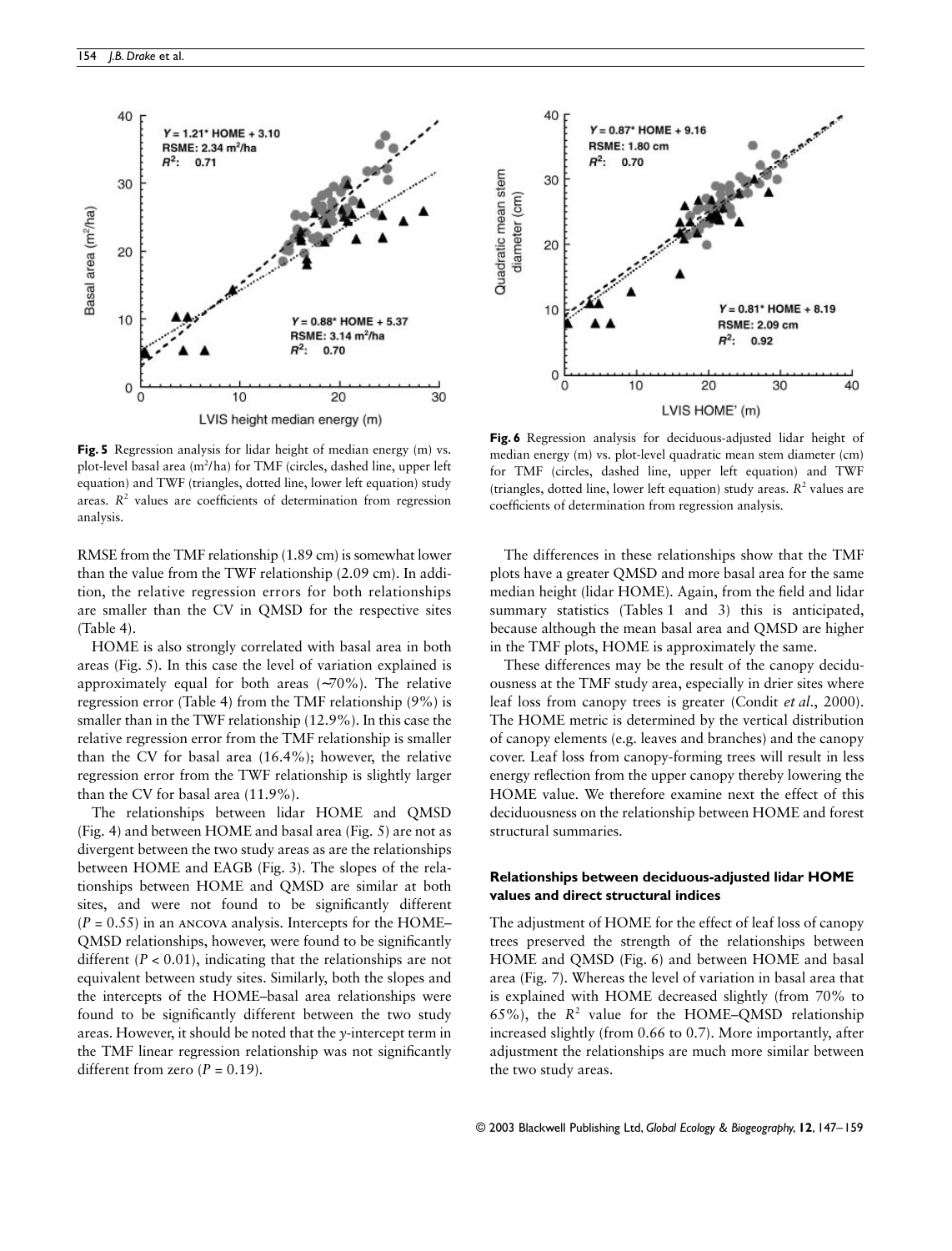

**Fig. 7** Regression analysis for deciduous-adjusted lidar height of median energy (m) vs. plot-level basal area (m<sup>2</sup>/ha) for TMF (circles, dashed line, upper left equation) and TWF (triangles, dotted line, lower left equation) study areas.  $R^2$  values are coefficients of determination from regression analysis.

The differences between the slope and the intercept from both HOME′–QMSD relationships are not significantly different using an ANCOVA test  $(P = 0.85$  and 0.21, respectively). Similarly, the difference in slope from the HOME′–basal area relationships in the two study areas is smaller and not significantly different  $(P = 0.06)$ . The intercepts in the HOME'-basal area relationships were found to be significantly different  $(P < 0.01)$ . None the less, where the data cover the same range of HOME′ and basal areas, the two point clouds now overlap more completely and appear similar (Fig. 7). Thus, adjustment of HOME by simple fraction of crown area deciduous values eliminated much of the difference between HOME– basal area and HOME–QMSD relationships at both TWF and TMF plots.

# **Relationship between deciduous-adjusted lidar HOME and allometrically estimated above-ground biomass**

As with the direct structural characteristics above, the adjustment in HOME also did not greatly affect the strength of the relationship between HOME and EAGB at the TMF study area (Fig. 8). The  $R^2$  and the RMSE stayed approximately the same (66% and ~31 Mg/ha, respectively) after HOME values were adjusted. In contrast, although the adjustment did slightly reduce the slope of the TMF relationship (from 22.33 to 21.46), the relationships from the two study areas were still significantly different in both slope and the intercept  $(P < 0.01$ , from ANCOVA).



**Fig. 8** Regression analysis for deciduous-adjusted lidar height of median energy (m) vs. plot-level allometrically estimated aboveground biomass (Mg/ha) for TMF (circles, dashed line, upper left equation) and TWF (triangles, dotted line, lower left equation) study areas. The open circles in the TMF regression relationship indicate plots that contain stems whose diameters are larger than the original distribution sampled to develop the allometric equation (eqn 2) and which were not included in the regression analysis.  $R^2$  values are coefficients of determination from regression analysis.

# **DISCUSSION**

Lidar remote sensing has shown promise for the estimation of above-ground biomass in a variety of temperate and tropical forests (e.g. Means *et al*., 1999; Drake *et al*., 2002a). In these studies, different metrics from large-footprint lidar waveforms (normal or transformed to adjust for attenuation and absorption of lidar energy through the canopy) have been used to predict above-ground biomass. However, the generality of relationships between lidar metrics and above-ground biomass remained untested. The present paper provides an initial test of the generality of the relationships between lidar metrics and above-ground biomass in closed-canopy Neotropical forests.

Our first objective was to test whether the relationships between lidar metrics and allometrically estimated aboveground biomass differ between the TMF and TWF study areas. Our results show that relationships between a simple lidar metric (height of median energy) and EAGB are significantly different between the TMF and TWF study areas. In other words the relationship does not generalize across these two tropical life zones.

In response to our second objective, we found that relationships between lidar HOME and direct structural summaries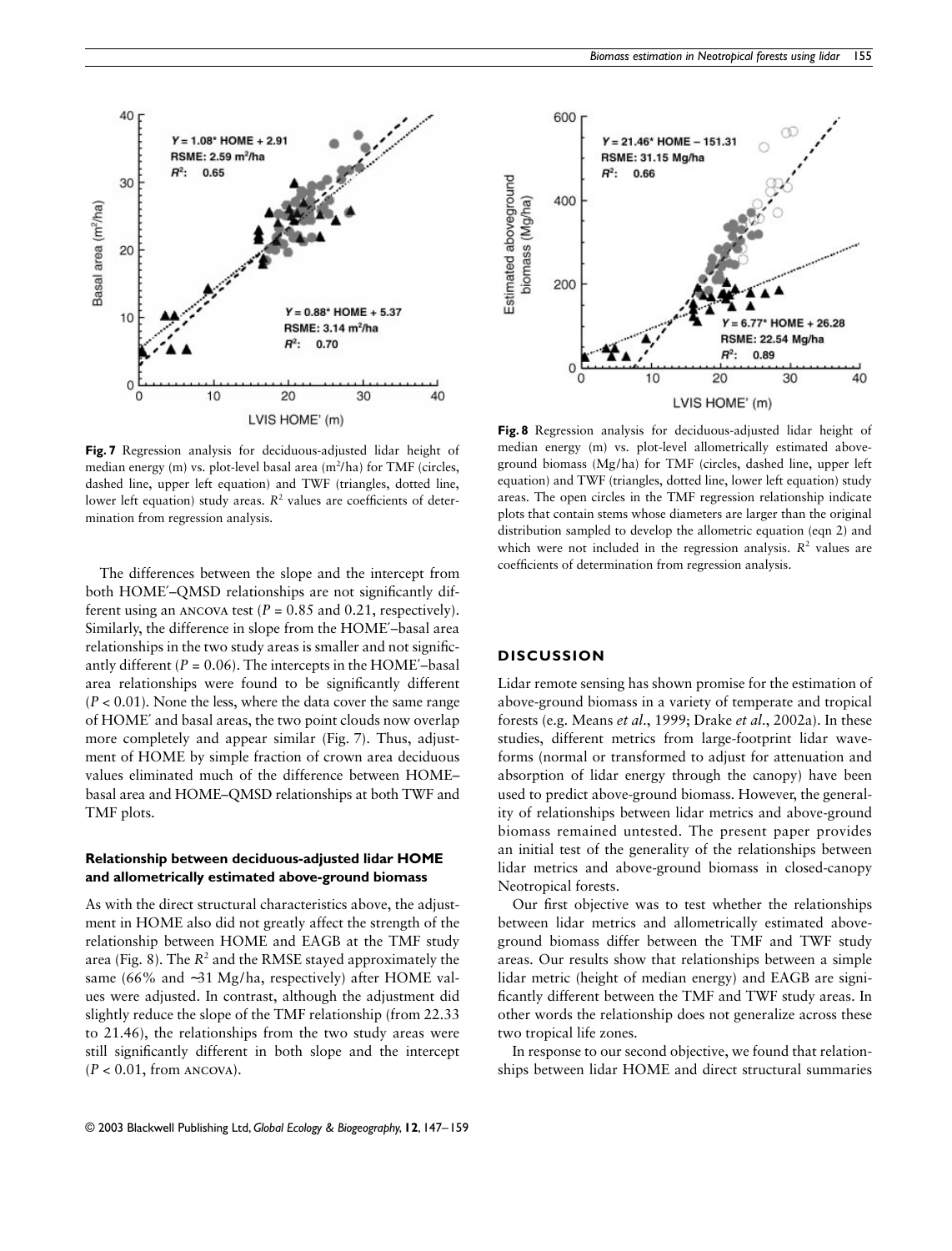

**Fig. 9** Deciduous-adjusted lidar height of median energy vs. plotlevel above-ground biomass estimated using only the tropical wet forest allometric equation (eqn 1) for TMF (circles, dashed line, upper left equation) and TWF (triangles, dotted line, lower left equation) study areas. The open circles indicate plots in the TMF study area that contain stems whose diameters are larger than the original distribution sampled to develop the allometric equation (eqn 2).

(e.g. basal area) also did not generalize across these tropical life zones. However, the relationships did not diverge to the same extent as the HOME–EAGB relationship. Our final objective was to explore the factors that may account for differences found.

We found that drought-related canopy deciduousness in the TMF study area during the study period was a major contributor to the differences in relationships between lidar HOME and the direct structural indices (Figs 8 and 9). The minor remaining differences may be the result of a difference in the ranges of conditions studied combined with a slight non-linearity in the underlying causal relationship. In any case, leaf loss in canopy trees at the end of the dry season at the TMF study area was responsible for much of the difference between the relationships in these two tropical regions that we found with unadjusted lidar data. After canopy deciduousness was accounted for the relationships appear to be general across both TMF and TWF life zones.

The adjustment for canopy deciduousness did not resolve the differences in relationships between lidar metrics and allometrically estimated above-ground biomass for these two study areas. Although adjustment for leaf loss slightly improved the agreement between the two site-specific relationships, there are still significant differences in both the slope and *y*-intercept of these relationships. These differences may result from an inadequate adjustment of lidar metrics to drought deciduousness; however, we feel that this is not the most plausible explanation.

The remaining divergence in the HOME–EAGB relationships is most probably the result of differences in the underlying biophysical and allometric relationships for the two study areas. If the same allometric equation (e.g. the TWF equation; eqn 1) is applied in both study areas, the relationships between HOME′ and EAGB are no longer divergent at the two study areas (Fig. 9). Estimated above-ground biomass values for the TMF plots fall entirely within the data envelope of the relationship between HOME′ EAGB for the TWF plots. This suggests that the differences in the lidar–biomass relationships at the two study areas are primarily the result of the different allometric relationships between stem diameter and aboveground biomass in TWF and TMF areas.

This led us naturally to question whether the differences in the general allometric relationships from TMFs and TWFs are significant. To address this we went back to the original measurements of stem diameters and above-ground biomass for harvested trees in Brown (1997). We performed a jackknife analysis to estimate the range of uncertainty in the parameters of the TMF allometric equation (Fig. 10a). Based on the trees harvested in TWF and TMF areas (listed in Brown, 1997), there do appear to be significant differences in allometric relationships between stem diameter and AGBM. The uncertainty envelope around the TMF relationship is distinct from the TWF relationship for all trees > 50 cm diameter (Fig. 10a). As a result, trees with the same diameter are predicted to have a larger above-ground biomass in TMFs compared to TWFs. We caution, however, that these allometric relationships are based only on stem diameter. At least one of the trees in the Brown (1997) TMF dataset was an emergent tree from Indonesia with a diameter of 130.7 cm and a height of 70.7 m (Yamakura *et al*., 1986). We feel that more thorough examination of these and other general biomass allometric equations, especially accounting for variability in wood density, height and form factor (Cannell, 1984), would greatly improve our current understanding.

We next scaled up the tree-level allometric uncertainty to the plot level by applying the upper and lower jack-knife equations to all trees sampled in the TMF study area. This process was necessary because the number of trees in each plot also influences total plot-level biomass. We found that the plot-level relationship between field-measured basal area and EAGB from the TWF site does not fall within the uncertainty envelope from the TMF study area (Fig. 10b). In other words, for the same basal area there will be a larger predicted above-ground biomass in our TMF area compared to the TWF area.

Several related studies support the fidelity of the general allometric equations used in our work. A recent study found that biomass estimates from the general TMF equation (eqn 2) were similar to estimates from locally derived equations in another TMF in Brazil (Keller *et al*., 2001). In another study, biomass estimates from a general TMF equation (similar to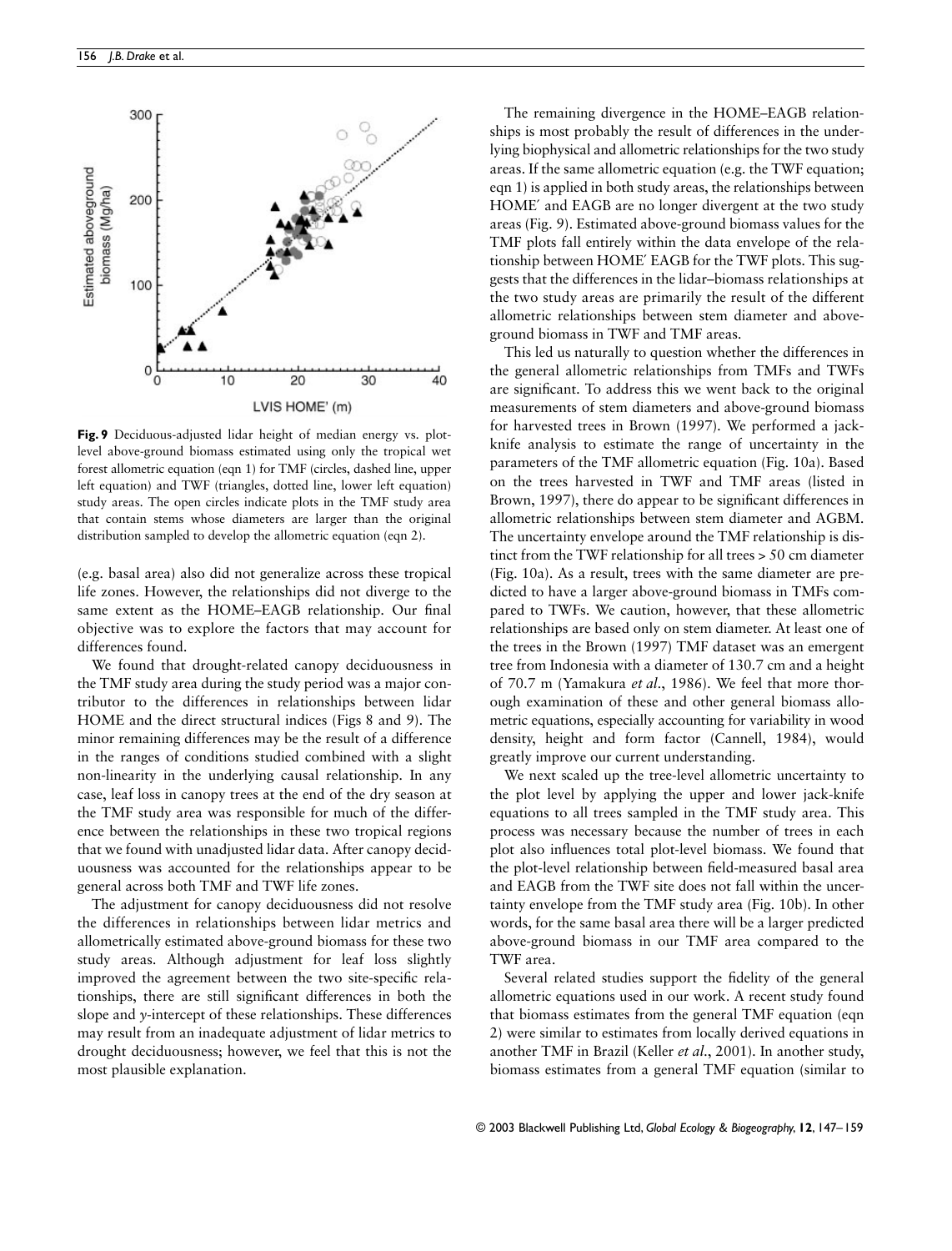

**Fig. 10** (a) Allometric relationships between stem diameter and measured above-ground biomass of TMF (circles) and TWF (squares) trees listed in Brown (1997). Triangles represent the lower and upper bounds of uncertainty in the relationship based on a jackknifing procedure performed on the original data. (b) Plot-level relationships between basal area and above-ground biomass at the TMF study area using the original TMF equation (circles) and the upper and lower bounds of the jack-knife estimates (triangles), and the plot-level relationship between basal area and above-ground biomass at the TWF study area using the TWF equation (squares).

eqn 2) varied by less than 10% from estimates from a sitespecific allometric equation (Brown *et al*., 1995). Further, our mean EAGB value at BCI (287 Mg/ha) is equivalent to a mean of 290 Mg/ha reported by Chave *et al*. (in press) using an equation that includes height and wood density. This lends support for the use of the general TMF equation when local equations (e.g. based on locally harvested trees) are unavailable, as is the case in our TMF study area. Although we are unaware of any studies that directly assess the accuracy of the general TWF equation, Clark & Clark (2000) aptly point out that many of the TWF trees (57%) were harvested within 20 km of La Selva. As a result we feel that these two equations are reasonably accurate for our two study areas.

Our results could have significant implications for how global observations from future spaceborne lidar instruments (e.g. VCL) should be used to produce global estimates of terrestrial above-ground biomass. Our results show that it will probably be necessary to develop a series of relationships between lidar metrics and above-ground biomass in different bioclimatic life zones. Future research should also test the applicability of these new relationships at other study areas within the same bioclimatic life zone. For example, does the relationship from our TMF study area also apply to TMF areas in Brazil?

These results illustrate the importance of climatic variables for developing general algorithms for the estimation of above-ground biomass in different tropical areas using lidar data. For example, average rainfall data and other environmental factors (e.g. soil type) can be used to estimate leaf loss in canopy-forming trees during the dry season, which, as we have shown, will affect the generality of the relationship between lidar metrics and tropical forest structural summaries. At a minimum, if leaf phenology data and models are unavailable, estimates could be developed from lidar data collected while the canopy is fully leafed out.

This study only begins the exploration of the generality of the relationships between lidar metrics and above-ground biomass in closed-canopy Neotropical forests, but it illustrates that this research area holds great potential. The strong correlation of lidar metrics with above-ground biomass in a variety of tropical forests is an improvement over many existing remote sensing techniques that are currently not able to estimate reliably biomass in older secondary and primary forests (Luckman *et al*., 1997; Nelson *et al*., 2000; Steininger, 2000). Although relationships between lidar metrics and biomass may differ, the geographical regions where these differences occur appear to be distinct and may be predicted using climatic variables such as temperature and rainfall.

Future work in other tropical and extra-tropical forest environments may reveal that it is possible to develop a relatively simple algorithm or model to estimate terrestrial aboveground biomass globally from a suite of lidar and climatic metrics. In more open tropical woodlands, it is likely that additional lidar metrics such as canopy top height and a canopy cover index will be necessary to estimate aboveground biomass accurately. We also expect that the fusion of lidar data with high spatial and temporal satellite imagery will further extend the utility of these data.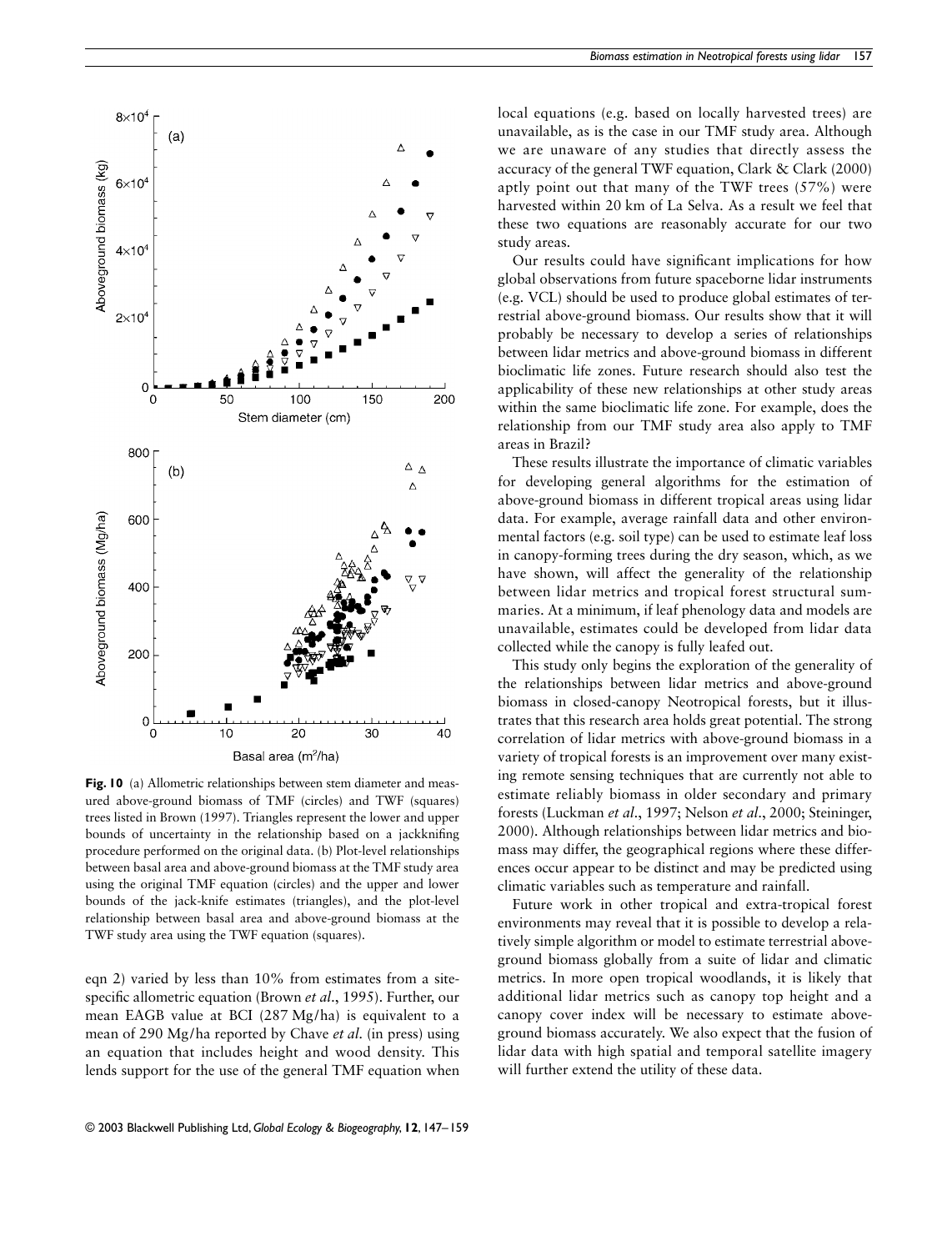## **ACKNOWLEDGMENTS**

We thank Nancy Casey, David Rabine and Dave Kendig for their help in processing the LVIS data. We thank especially Robin Chazdon for the use of her secondary forest field data at La Selva. We are grateful to Leonel Ramos, William Miranda, Marcos Molina, Jeanette Paniagua, Braulio Vilchez, Robin Chazdon, Laura Rocchio, Birgit Peterson, Steve Prince and John Weishampel for valuable help in collecting TWF field data. We also sincerely thank S. Hubbell and R. Foster for initiating the BCI 50-ha plot, and A. Hernandez, S. Aguilar and R. Perez for mapping and identifying trees in the 1-ha plots in Panama. Many thanks to Stepahnie Bohlman, Chis Pyke and Jerome Chave for sending copies of their manuscripts and for providing helpful comments. Our special thanks also go to the La Selva Biological Station, the Organization for Tropical Studies, the Carbono Project (funded by DOE, NSF and the Andrew W. Mellon Foundation), the Center for Tropical Forest Science of the Smithsonian Tropical Research Institute, the Wallops Flight Facility Aircraft Programs Office, the National Geographic Institute of Costa Rica and the Governments of Costa Rica and Panama. This project is funded by a NASA contract to the University of Maryland for the implementation and execution of the Vegetation Canopy Lidar Mission under the Earth System Science Pathfinder program. In addition, J. Drake was funded through a NASA Earth System Science Fellowship.

# **REFERENCES**

- Aber, J.D. (1979) Foliage-height profiles and succession in northern hardwood forests. *Ecology*, **60**, 18–23.
- Blair, J.B. & Hofton, M.A. (1999) Modeling laser altimeter return waveforms over complex vegetation using high-resolution elevation data. *Geophysical Research Letters*, **26**, 2509–2512.
- Blair, J.B., Rabine, D.L. & Hofton, M.A. (1999) The Laser Vegetation Imaging Sensor (LVIS): a medium-altitude, digitization-only, airborne laser altimeter for mapping vegetation and topography. *ISPRS Journal of Photogrammetry and Remote Sensing*, **54**, 115–122.
- Bormann, B.T. & Likens, G.E. (1979) *Pattern and process in a forested ecosystem.* Springer-Verlag, New York.
- Brown, I.F., Martinelli, L.A., Thomas, W.W., Moreira, M.Z., Ferreira, C.A.C. & Victoria, R.A. (1995) Uncertainty in the biomass of Amazonian forests: an example from Rondonia, Brazil. *Forest Ecology and Management*, **75**, 175–189.
- Brown, S. (1997) Estimating biomass and biomass change of tropical forests: a primer. UN-FAO Forestry Paper 134. Rome, Italy.
- Cannell, M.G.R. (1984) Woody biomass of forest stands. *Forest Ecology and Management* **8**, 299–312.
- Chave, J., Condit, R., Lao, S., Caspersen, J.P., Foster, R.B. & Hubbell, S.P. (2002) Spatial and temporal variation in biomass of a tropical rain forest: Results from a large census plot in Panama. *Journal of Ecology*, in press.
- Clark, D.B. & Clark, D.A. (2000) Landscape-scale variation in forest structure and biomass in a tropical rain forest. *Forest Ecology and Management*, **137**, 185–198.
- Condit, R. (1998) *Tropical forest census plots.* Springer-Verlag, Berlin, Germany.
- Condit, R., Watts, K., Bohlman, S.A., Perez, R., Foster, R.B. & Hubbell, S.P. (2000) Quantifying the deciduousness of tropical forest canopies under varying climates. *Journal of Vegetation Science*, **11**, 649–658.
- Drake, J.B., Dubayah, R.O., Clark, D.B., Knox, R.G., Blair, J.B., Hofton, M.A., Chazdon, R.L., Weishampel, J.F. & Prince, S. (2002a) Estimation of tropical forest structural characteristics using large-footprint lidar. *Remote Sensing of Environment*, **79**, 305– 319.
- Drake, J.B., Dubayah, R.O., Knox, R.G., Clark, D.B. & Blair, J.B. (2002b) Sensitivity of large-footprint lidar to canopy structure and biomass in a neotropical rainforest. *Remote Sensing of Environment*, **81**, 378–392.
- Dubayah, R.O., Blair, J.B., Bufton, J.L., Clark, D.B., JaJa, J., Knox, R.G., Luthcke, S.B., Prince, B. & Weishampel, J.F. (1997) The Vegetation Canopy Lidar Mission. *Land satellite information in the next decade II: sources and applications*, pp. 100–112. American Society for Photogrammetry and Remote Sensing, Bethesda, MD, USA.
- Dubayah, R.O. & Drake, J.B. (2000) Lidar remote sensing for forestry. *Journal of Forestry*, **98**, 44–46.
- Dubayah, R.O., Knox, R.G., Hofton, M.A., Blair, J.B. & Drake, J.B. (2000) Land surface characterization using lidar remote sensing. *Spatial information for land use management* (ed. by M.J. Hill and R.J. Aspinall), pp. 25–38. Gordon and Breach Science Publishers, Australia.
- Foley, J.A., Prentice, I.C., Ramankutty, N., Levis, S., Pollard, D., Sitch, S. & Haxeltine, A. (1996) An integrated biosphere model of land surface processes, terrestrial carbon balance, and vegetation dynamics. *Global Biogeochemical Cycles*, **10**, 603–628.
- Franco, M. & Kelly, C.K. (1998) The interspecific mass-density relationship and plant geometry. *Proceedings of the National Academy of Sciences USA*, **95**, 7830–7835.
- Friend, A.D., Stevens, A.K., Knox, R.G. & Cannell, M.G.R. (1997) A process-based, terrestrial biosphere model of ecosystem dynamics (Hybrid v3.0). *Ecological Modelling*, **95**, 249–287.
- Givnish, T.J. (1986) Biomechanical constraints on self-thinning in plant populations. *Journal of Theoretical Biology*, **119**, 139– 146.
- Guariguata, M.R., Chazdon, R.L., Denslow, J.S., Dupuy, J.M. & Anderson, L. (1997) Structure and floristics of secondary and oldgrowth forest stands in lowland Costa Rica. *Plant Ecology*, **132**, 107–120.
- Harding, D.J., Lefsky, M.A., Parker, G.G. & Blair, J.B. (2001) Laser altimeter canopy height profiles: methods and validation for closedcanopy, broadleaf forests. *Remote Sensing of Environment*, **76**, 283–297.
- Holdridge, L.R., Grenke, W.C., Hatheway, W.H., Liang, T. & J.A.Tosi, J. (1971) *Forest environments in tropical life zones: a pilot study.* Pergamon Press, New York, NY.
- Houghton, R.A. (1991) Tropical deforestation and atmospheric carbon dioxide. *Climatic Change*, **19**, 99–118.
- Houghton, R.A., Lawrence, K.T., Hackler, J.L. & Brown, S. (2001) The spatial distribution of forest biomass in the Brazilian Amazon: a comparison of estimates. *Global Change Biology*, **7**, 731–746.
- Hurtt, G.C., Moorcroft, P.R., Pacala, S.W. & Levin, S.A. (1998) Terrestrial models and global change: challenges for the future. *Global Change Biology*, **4**, 581–590.

© 2003 Blackwell Publishing Ltd, *Global Ecology & Biogeography*, **12**, 147–159